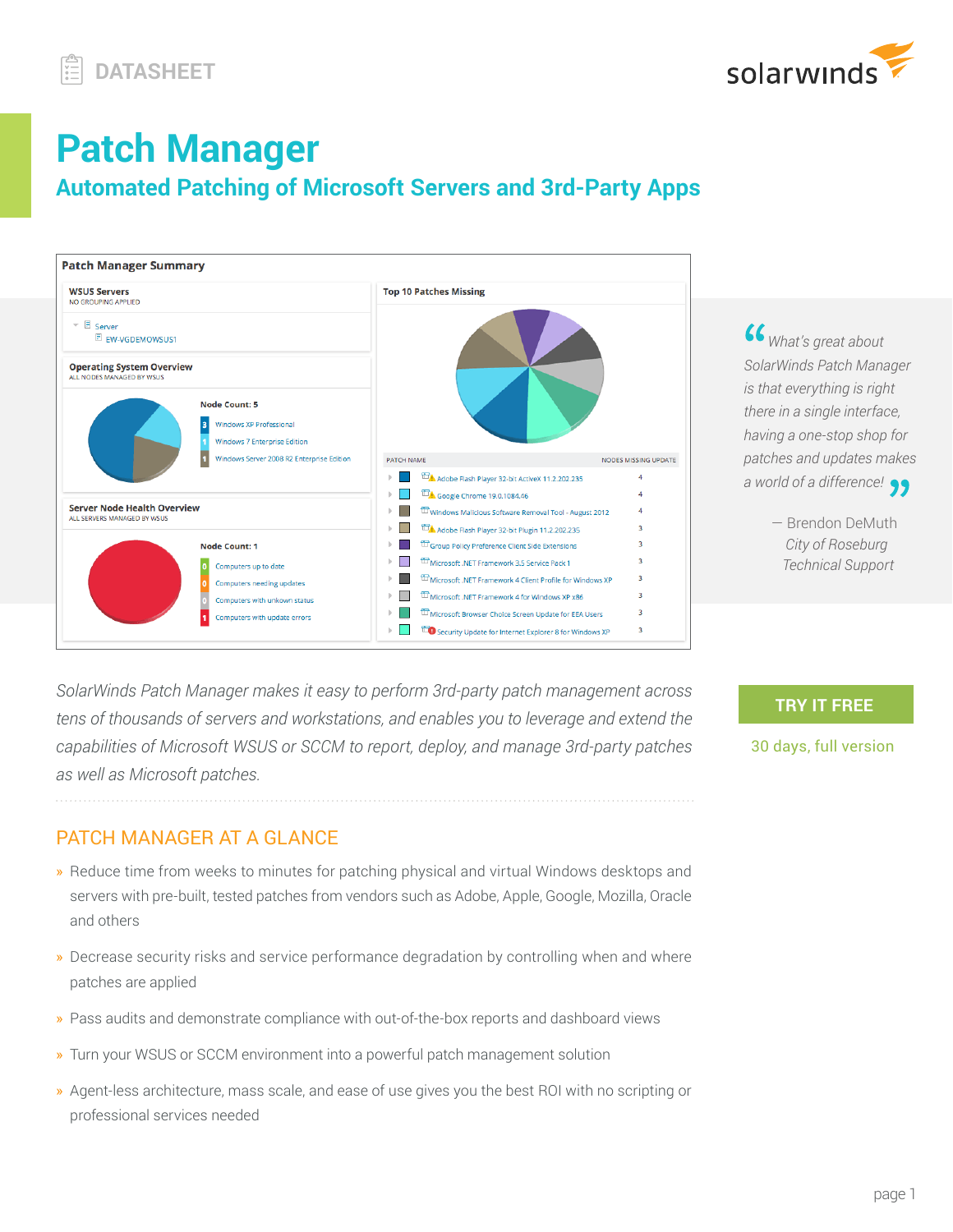

## PATCH MANAGER FEATURES

#### Intuitive Web Interface

Patch Manager's web user interface lets you view important patch management data alongside other SolarWinds products in an integrated web console. You can view the latest available patches, top 10 missing patches in your environment, and general health overview of your environment based on which patches have been applied.

#### Extend System Center Configuration Manager

SolarWinds Patch Manager extends your Microsoft SCCM deployment with pre-tested, pre-built 3rd-party updates and provides many time-saving management features to help you get more out of your Configuration Manager investment.

#### Patch Compliance Reporting

SolarWinds Patch Manager provides you with easy-to-use and powerful reporting options so that you can easily determine the status of patches and demonstrate to auditors that systems are patched and compliant - or find those that are not.

#### Extended Power of Microsoft WSUS

SolarWinds Patch Manager works with and extends Microsoft WSUS to give you more control and power over the patch management process with dynamic patch management, immediate updates, scheduled reboots, easy reporting, full asset inventory, and more.

#### Simplified Patch Management

SolarWinds Patch Manager simplifies many of the steps in the patch management process from research, to scheduling, to deployment, to reporting and more - saving you hours of time and making it easier to keep hundreds or hundreds of thousands of servers and workstations patched and compliant.

#### Centralized Patching of Microsoft Servers and Third-Party Apps

SolarWinds Patch Manager enables you to deploy and manage both 3rd-party applications and Microsoft patches, from a central point of control, across tens of thousands of servers and workstations. Microsoft SCUP and complicated scripting NOT required.

#### Pre-Tested, Pre-Built Packages for Common Apps

SolarWinds builds, tests, and automatically delivers packages for common 3rd-party applications which can then be quickly and easily deployed using Microsoft WSUS or Microsoft SCCM.

#### **[TRY IT FREE](http://www.solarwinds.com/patch-manager/registration?program=1946&campaign=70150000000PKvC&CMP=OTC-WP-SWI-SW_WW_X_PP_X_LD_EN_SECOMP_SW-PM-X_DTASHT_X_X-X)**

30 days, full version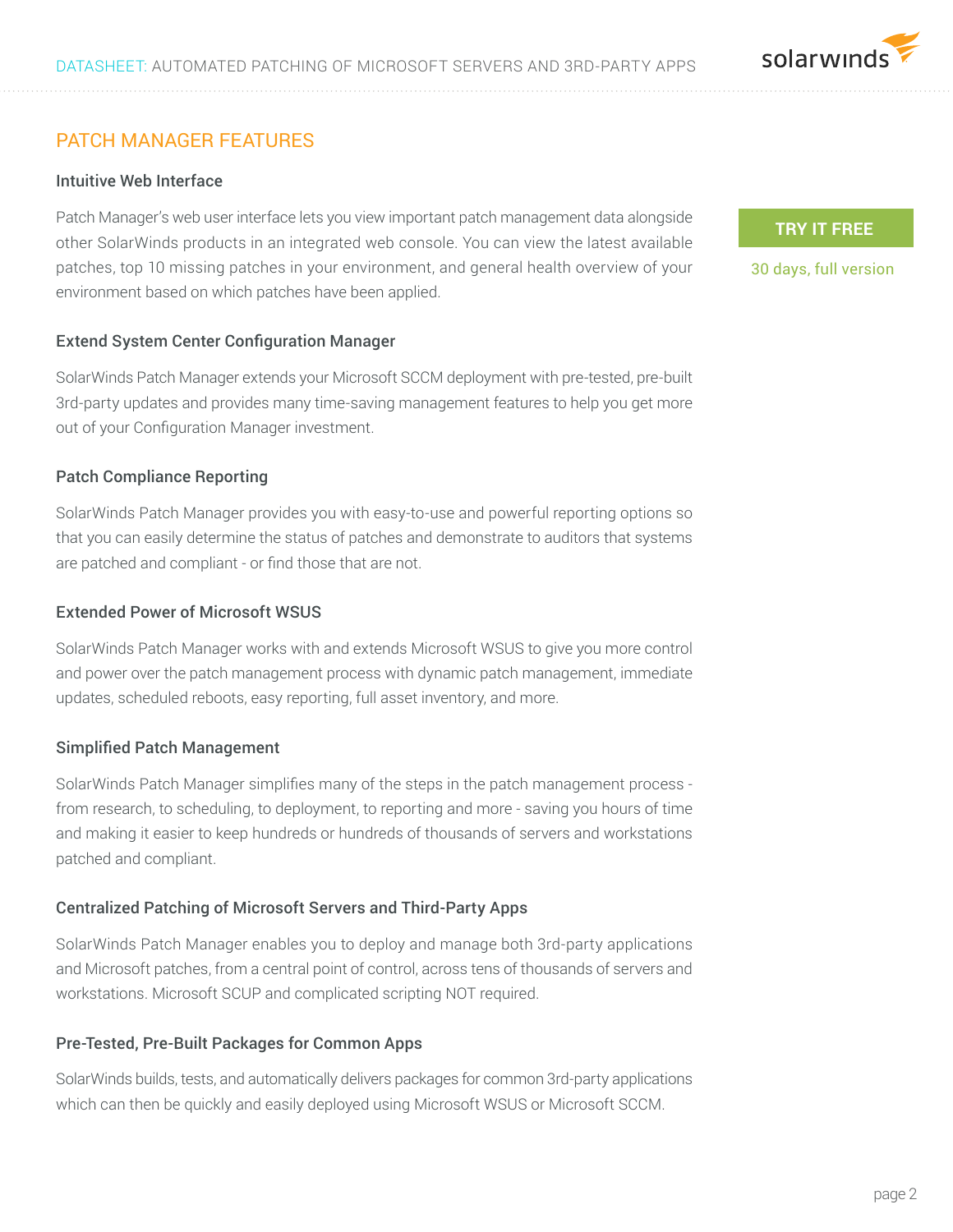

#### Custom Package Wizard

The Custom Package Wizard in SolarWinds Patch Manager gives you an easy way to build custom packages for any application, without the use of SCUP or complicated scripting. Then, using SolarWinds Patch Manager, you can deploy any MSI, MSP or EXE via Microsoft WSUS or SCCM.

#### Advanced Before-and-After Package Deployment Actions

SolarWinds Patch Manager's PackageBoot™ allows you to create advanced before and after package deployment scenarios to help ensure that even the most complicated patches (such as Oracle Java) get deployed successfully - without complicated scripting.

#### Patch Physical Servers and Virtual Machines

SolarWinds Patch Manager makes it easier to manage patches on virtual desktops and servers with the ability to patch off-line machines, organize virtual machines into groups, and inventory virtual machines enterprise-wide.

## SYSTEM REQUIREMENTS

| <b>HARDWARE</b> | <b>SOFTWARE</b>                                                                                    |  |
|-----------------|----------------------------------------------------------------------------------------------------|--|
| Hard Drive      | 20GB                                                                                               |  |
| Memory          | 4GB                                                                                                |  |
| CPU             | Dual Core, 2 GHz                                                                                   |  |
| NET Framework   | Version 3.5 for Patch Manager server<br>Version 4.5 for web server (optional)                      |  |
|                 | Patch Manager is compatible with Microsoft SQL<br>Server instances running the following versions: |  |
|                 | » SQL Server 2008                                                                                  |  |
| Database        | » SQL Server 2008 R2                                                                               |  |
|                 | » SQL Server 2012                                                                                  |  |
|                 | » SOL Server 2014                                                                                  |  |
|                 | » SOL Server 2016                                                                                  |  |

### **[TRY IT FREE](http://www.solarwinds.com/patch-manager/registration?program=1946&campaign=70150000000PKvC&CMP=OTC-WP-SWI-SW_WW_X_PP_X_LD_EN_SECOMP_SW-PM-X_DTASHT_X_X-X)**

#### 30 days, full version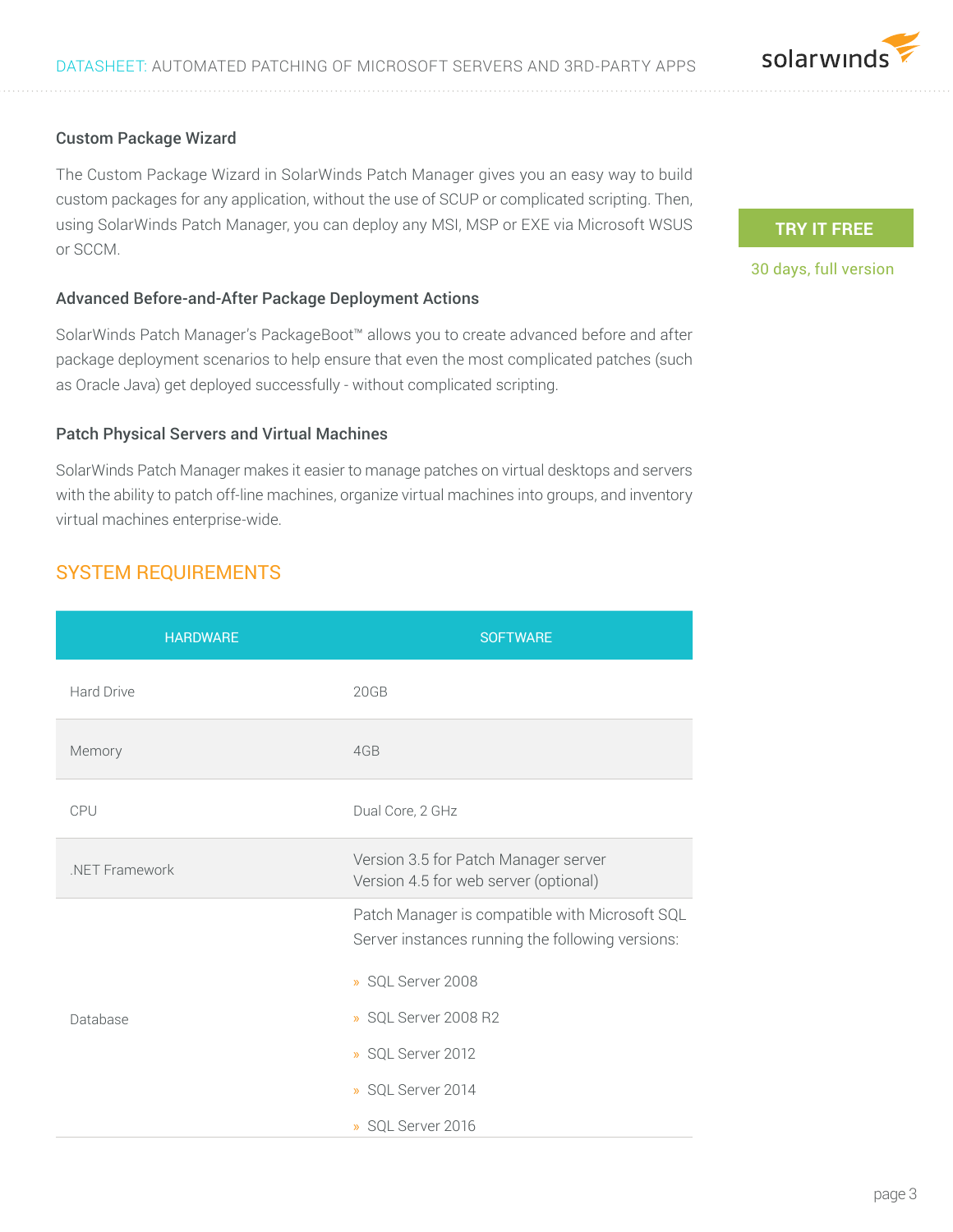

**[TRY IT FREE](http://www.solarwinds.com/patch-manager/registration?program=1946&campaign=70150000000PKvC&CMP=OTC-WP-SWI-SW_WW_X_PP_X_LD_EN_SECOMP_SW-PM-X_DTASHT_X_X-X)** 30 days, full version Operating System (Patch Manager servers and consoles) Install the Patch Manager web console server on a 32-bit or 64-bit computer running IIS on any of the following operating systems: » Windows Server 2008 R2 with SP1 » Windows Server 2012 » Windows Server 2012 R2 » Windows Server 2016 Additionally, SolarWinds supports the following operating systems for evaluation purposes: » Windows 7 » Windows 7 SP1 » Windows 8 » Windows 8.1 » Windows 10 Operating System (managed clients) Patch Manager manages 32- or 64-bit computers running any of the following operating systems: » Windows XP Professional SP3 or later » Windows Vista Business, Enterprise, or Ultimate SP2 or later » Windows 7 Professional, Enterprise, or Ultimate » Windows 8 » Windows 8.1 » Windows 10 » Windows Server 2003 SP2 or later » Windows Server 2003 R2 SP2 or later » Windows Server 2008 SP2 or later » Windows Server 2008 R2 » Windows Server 2012 » Windows Server 2012 R2

» Windows Server 2016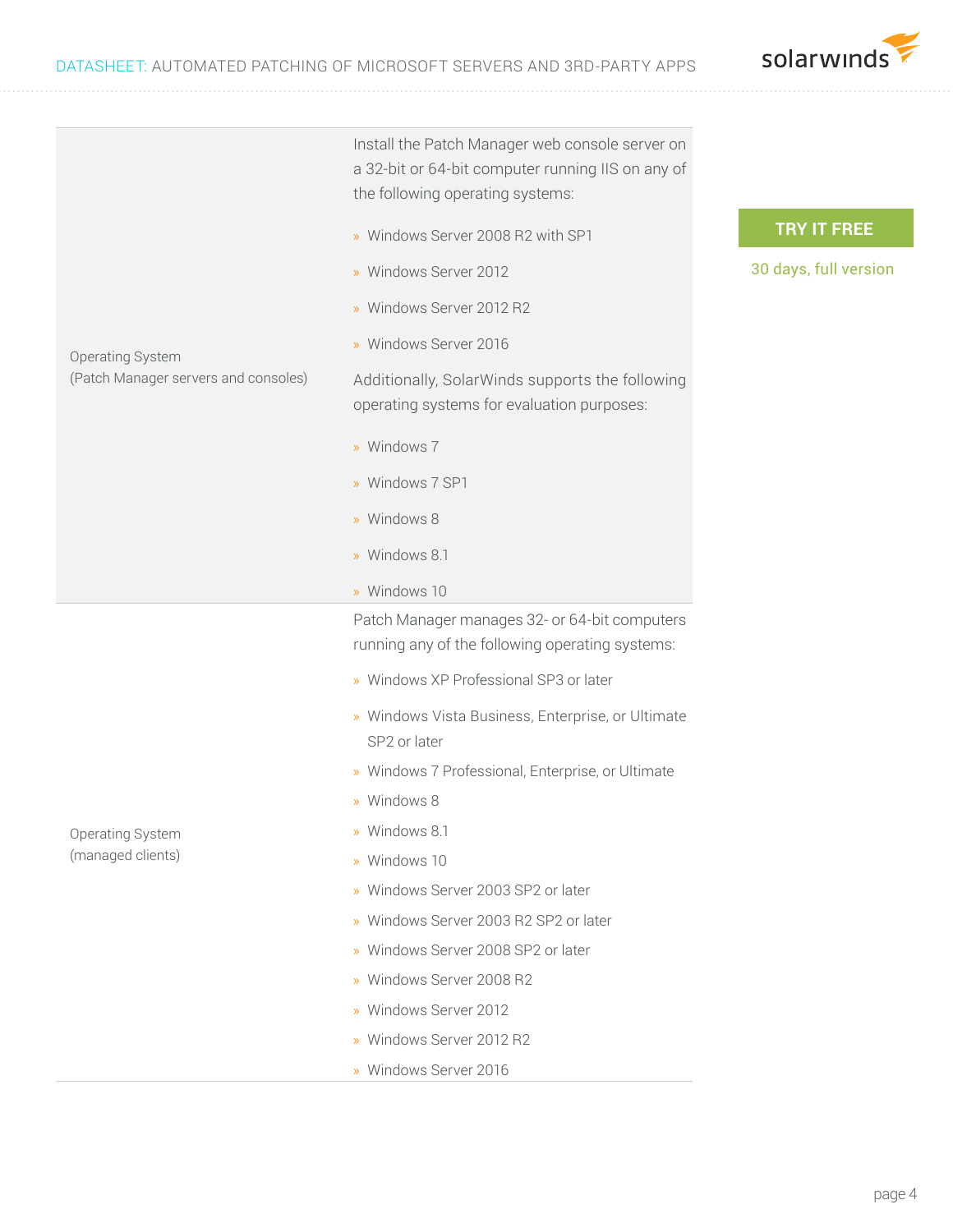

| <b>WSUS</b> | Patch Manager supports WSUS servers running<br>the following versions:                |
|-------------|---------------------------------------------------------------------------------------|
|             | » Windows Server Update Services 3.0 SP2 or later<br>with Microsoft KB2734608 applied |
|             | » Windows Server Update Services 6.0 installed on<br>Windows Server 2012              |
|             | » Windows Server Update Services 6.2 installed on<br>Windows Server 2012              |
|             | » Windows Server Update Services 6.3 installed on<br>Windows Server 2012 R2           |
| <b>SCCM</b> | Patch Manager supports SCCM (ConfigMgr)<br>servers running the following versions:    |
|             | » System Center Configuration Manager 2007                                            |
|             | » System Center Configuration Manager 2012                                            |
|             | » System Center Configuration Manager 2012 SP1                                        |
|             | » System Center Configuration Manager 2012 R2                                         |
|             | » System Center Configuration Manager 1511                                            |
|             | » System Center Configuration Manager 1602                                            |
|             | » System Center Configuration Manager 1606                                            |
|             | » System Center Configuration Manager 1610                                            |
|             | » System Center Configuration Manager 1702                                            |
|             | » System Center Configuration Manager 1706                                            |
|             | Note: System Center Configuration Manager must<br>be installed before Patch Manager.  |